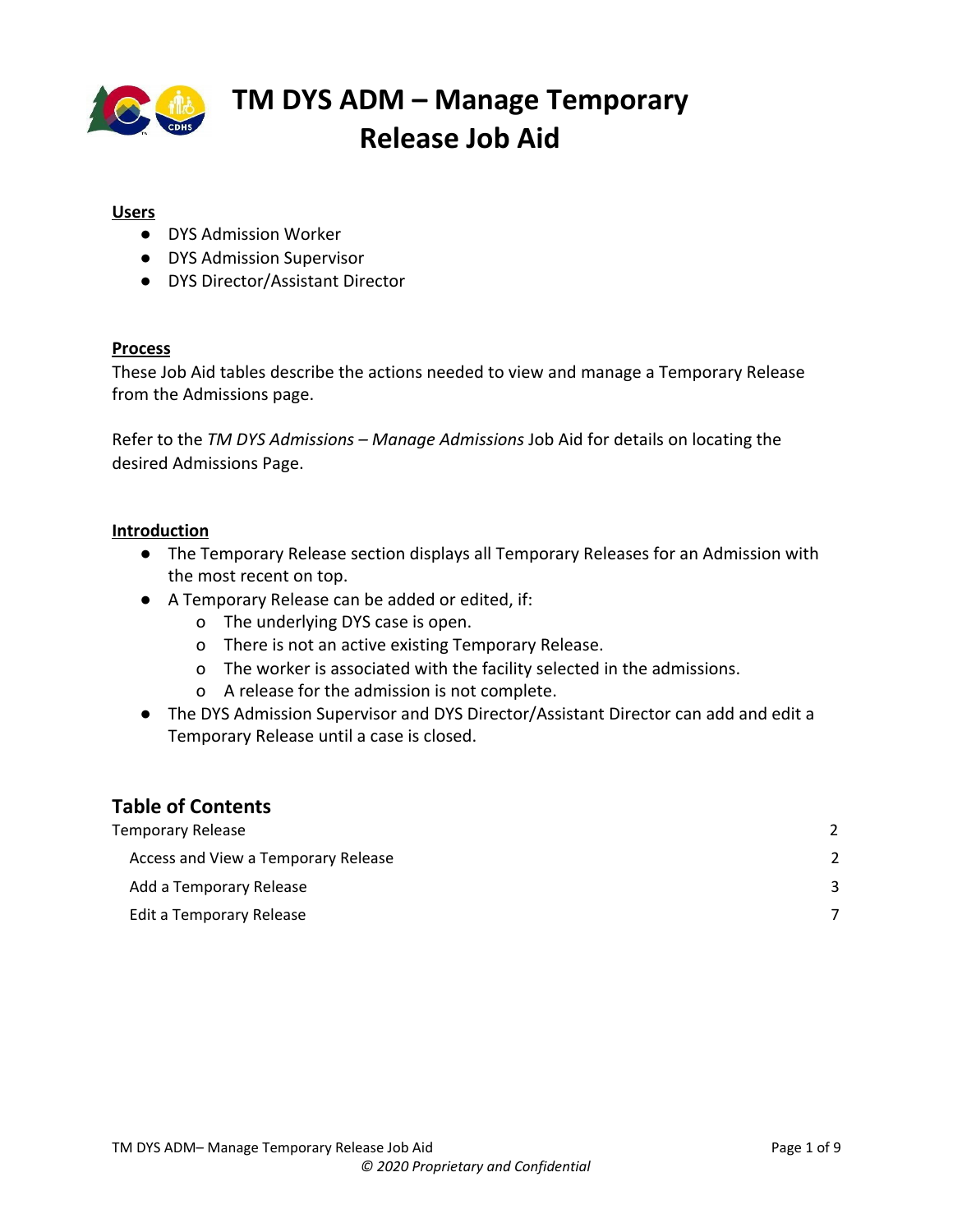

### <span id="page-1-0"></span>**Temporary Release**

### <span id="page-1-1"></span>*Access and View a Temporary Release*

| Steps/Output                                                                                                                                                                                                                                              | <b>Screenshot</b>                                                                                                                                                                                                                                                                                                                                                                                                                                                                                                                                                                                                                                                                                                                                                                                                                                                                                                                                                                                                                                                                                                                                                                                                                                                                                                                                                                                                                                                                                                                                                            |
|-----------------------------------------------------------------------------------------------------------------------------------------------------------------------------------------------------------------------------------------------------------|------------------------------------------------------------------------------------------------------------------------------------------------------------------------------------------------------------------------------------------------------------------------------------------------------------------------------------------------------------------------------------------------------------------------------------------------------------------------------------------------------------------------------------------------------------------------------------------------------------------------------------------------------------------------------------------------------------------------------------------------------------------------------------------------------------------------------------------------------------------------------------------------------------------------------------------------------------------------------------------------------------------------------------------------------------------------------------------------------------------------------------------------------------------------------------------------------------------------------------------------------------------------------------------------------------------------------------------------------------------------------------------------------------------------------------------------------------------------------------------------------------------------------------------------------------------------------|
| Refer to the TM DYS Admissions<br>Job Aid for details on locating the<br>desired Admissions.<br>Navigate to the Temporary<br>Release section by clicking the link<br>in the left navigation panel or<br>using the scroll bar at the right of<br>the page. | CO V COLORADO<br>ം ∘ 8<br>Welcome, Cgi Qa Test5 (Li<br>$\bullet$<br>Client File 2251729<br>: Admission 723638, 2251729<br><b>Back to Workspace</b><br>Workspace - Hom<br>DYS Assessment 2251729<br><b>XDYS Client Manager 1832</b><br>= Show Ment<br>Admissions for Ewigtacppj Kqstkjaiaxm<br><b>Actions v</b><br><b>Youth Info</b><br>Admission Summan<br>Rddsaadcoxc: 2251729<br>Parent/Guardian Notificate<br>Reason Detained<br>Arrest<br>Case ID<br><b>Admission ID</b><br>Entered By<br>Offenses<br>Court Hearings<br>1832144<br>723638<br>SOLOMON HERRERA<br><b>Detention Senteno</b><br>Room Assigner<br>Classification<br>Victim Notification - N/A<br>Room Assign<br><b>Detention Wctim Noti</b><br>Other Placements<br><b>Youth Info</b><br>Parole Status<br>Approval Reques<br><b>First Name</b><br>Middle Name<br>Last Name<br>Suffix<br>Temporary Release<br>EWJGTACPPJ<br><b>KOSTKJAIAXI</b><br>RDDSAADCOXO<br>Sex Assigned at Birth* ®<br>Gender Identity<br><b>Sexual Orientation</b><br>Preferred Gender Pronour<br>Male<br>$\checkmark$<br>Select.<br>$\checkmark$<br>Select<br>$\checkmark$<br>Select.<br>$\checkmark$<br>Client ID<br>Date of Birth'<br><b>Current Age</b><br>SSN<br><b>View Client Recor</b><br>凸<br>2251729<br>140003592<br>5/30/2000<br>20 yrs<br>State ID<br>Region of Youth*<br>Parents County of Legal<br>Home School District*<br>Residence <sup>*</sup><br>$\checkmark$<br>Y408748<br>Central<br>$\check{ }$<br>Other<br>Lake<br>$\checkmark$<br>Primary Ethnicity*<br>Citizenship/Alienage*<br>Height<br>Weight (lbs.)<br>Save |
| In the Temporary Release section:<br>A tally (badge count) of the<br>total number of entries is<br>displayed.<br>The list of Temporary<br>Release can be sorted or<br>filtered, using the icons to<br>the right of the column<br>headings.                | <b>CYFMT</b><br>COLORADO<br>$\overrightarrow{co}$<br>ů<br>Welcome,<br>5 (Lo<br>0 A<br>$\boldsymbol{\Omega}$<br>Admission 752182, 3249494<br>Admission 752192, 3566685<br>Room Assignment - 1984015<br>Workspace<br><b>Supervisor Approval (Admission)</b><br>Approval Checklist*<br>Disposition*<br>Initial Roommate<br>Approved<br>View<br>Status<br>Denied<br><b>Fusion</b><br>View<br>Intake<br><b>Disposition Comments</b><br><b>Dispositioned By</b><br><b>Date Dispositioned</b><br>Cgi Qa Test5<br>3/9/2020<br>Temporary Release<br>Actions <b>v</b><br>Date Out TT<br>Date In $\tau$<br>Review Purpose<br>3/12/2020<br>Funeral<br>Release <sup>O</sup><br><b>Actions</b><br>Release Date/Time <b>TT</b> Release Reason <b>T</b> Release Authorization <b>T</b> Release Authorized By <b>T</b> Release Placement <b>T</b><br>Released To<br>No information available<br>Save                                                                                                                                                                                                                                                                                                                                                                                                                                                                                                                                                                                                                                                                                          |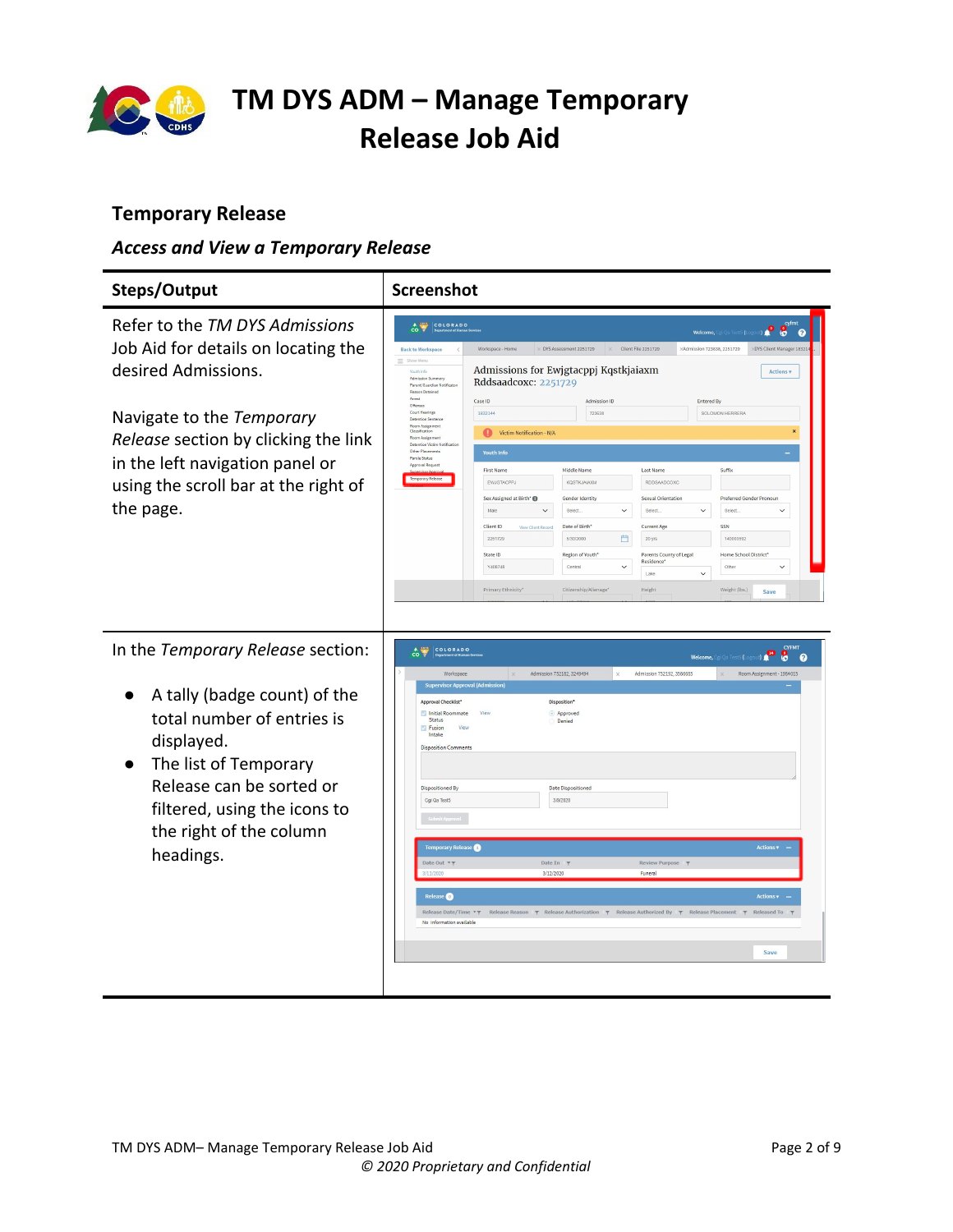

### <span id="page-2-0"></span>*Add a Temporary Release*

- Once a Temporary Release is added, Trails automatically end-dates the active Reason Detained and Room Assignment associated.
- **Release Authorized By**, **Release Responsible Party**, and **Return Responsible Party** autocomplete.
- The "**Does Youth have Medication to be Released?"** field will display as '*Yes*' if an active Client Safety Notice with a Type of 'Medications' is associated to the Youth on the Admission.
- When the **Return Date** and **Return Time** are saved on a Temporary Release, the **End Date** and **Time** are removed from the most recent Reason Detained and Room Assignment record associated to the same Admission.

| Steps/Output                                                                       | <b>Screenshot</b>                                                                                                                                                                                                                                                                                                      |
|------------------------------------------------------------------------------------|------------------------------------------------------------------------------------------------------------------------------------------------------------------------------------------------------------------------------------------------------------------------------------------------------------------------|
| In the Temporary Release section:                                                  | <b>CYFMT</b><br>$\frac{1}{100}$<br>8 <sub>o</sub><br>r۴<br>Welcome, Cgi Qa Test5 (Lo                                                                                                                                                                                                                                   |
| Click the Actions drop-down<br>1.<br>arrow.<br>2. Select Add Temporary<br>Release. | Admission 752192, 3566685<br>Admission 752182, 3249494<br>Workspace<br>Room Assignment - 1984015<br><b>Supervisor Approval (Admission)</b><br>Approval Checklist*<br>Disposition*<br>Initial Roommate<br>View<br>Approved<br>Status<br><b>Denied</b><br><b>Fusion</b><br>View<br>Intake<br><b>Disposition Comments</b> |
| This opens the Add Temporary<br>Release pop-up window.                             | <b>Date Dispositioned</b><br>Dispositioned By<br>Cgi Qa Test5<br>3/9/2020<br>Submit Approval<br><b>Temporary Release</b>                                                                                                                                                                                               |
|                                                                                    | <b>Add Temporary Release</b><br>Date Out<br>Date In<br>Review Purpose \\r<br>3/12/2020<br>3/11/2020<br>Funeral                                                                                                                                                                                                         |
|                                                                                    | Release Date/Time <b>* T</b> Release Reason <b>\T</b> Release Authorization <b>\T</b> Release Authorized By \T Release Placement \T Released To<br>No information available<br>Save                                                                                                                                    |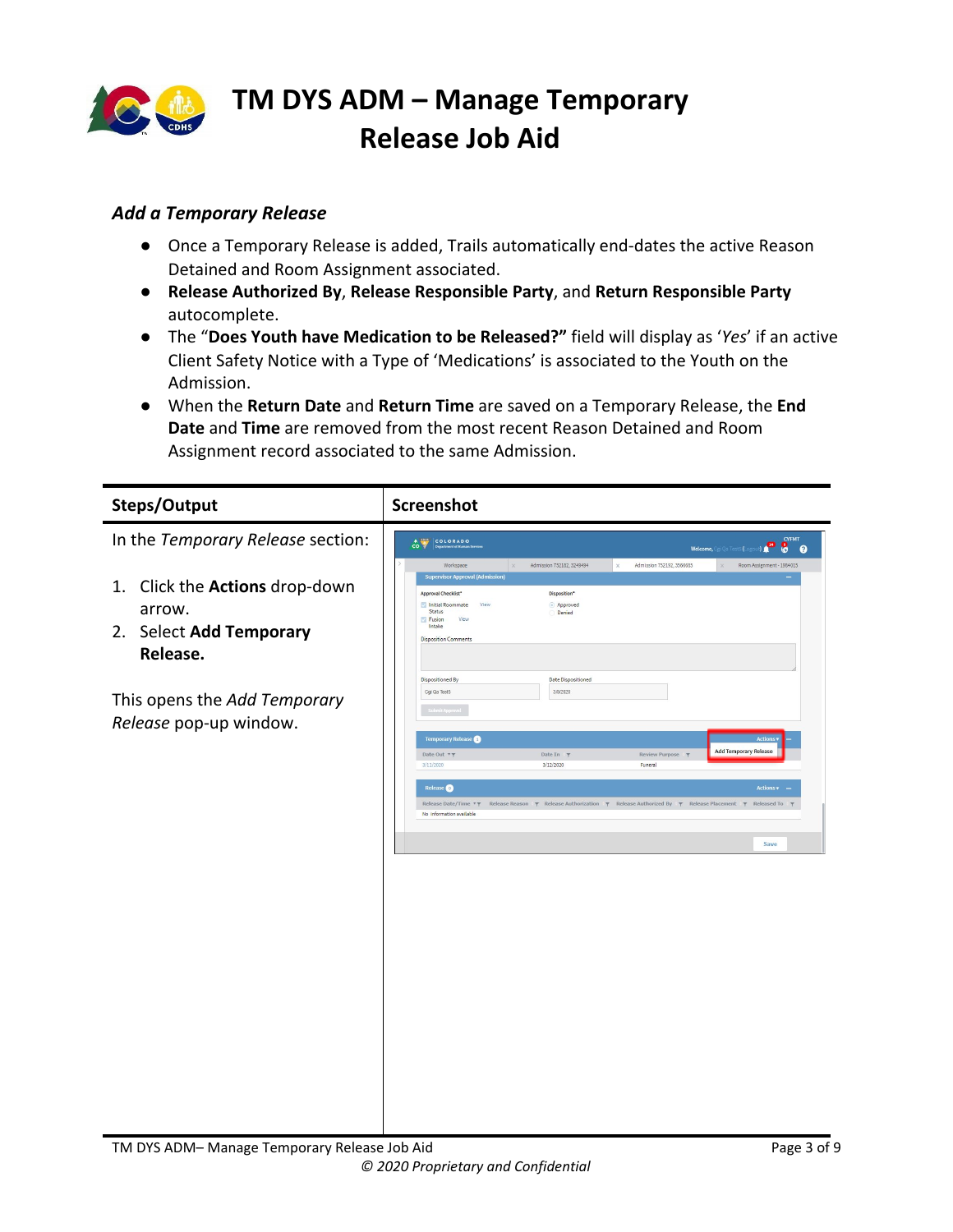

| In the Add Temporary Release<br>pop-up window:<br>3. Complete the required fields<br>and enter as much<br>information as is available.<br>If the Youth does not have<br>medication to be released, | COLORADO<br>Workspace<br><b>Supervisor Approval</b><br>Approval Checklist*<br>Initial Roommate<br>Status<br>Fusion<br>Intake<br><b>Disposition Comments</b><br>Dispositioned By<br>Cgi Qa Test5                                             | <b>Add Temporary Release</b><br>Release Purpose*<br>Select a Release Purpose V<br>Contact Address<br>Release Authorized By<br>Start typing.<br>Planned Return Date<br>曲<br>MMDD/YYYY<br><b>Release Information</b><br>Release Date*<br>曲<br>MMDD/YYYY<br><b>Return Information</b><br>Return Date | Contact Name*<br>Transporting Party*<br>Planned Return Time<br><b>HH:MM AMPM</b><br>Release Time*<br><b>HRMA AMPM</b><br>Return Time                                                           | $X \times$<br>Contact Phone<br>Responsible Party<br>Start typing.<br>Responsible Party    | <b>CYFMT</b><br><b>U.S.</b><br>$\bullet$ $\bullet$<br>Room Assignment - 1984015                                                          |
|----------------------------------------------------------------------------------------------------------------------------------------------------------------------------------------------------|---------------------------------------------------------------------------------------------------------------------------------------------------------------------------------------------------------------------------------------------|---------------------------------------------------------------------------------------------------------------------------------------------------------------------------------------------------------------------------------------------------------------------------------------------------|------------------------------------------------------------------------------------------------------------------------------------------------------------------------------------------------|-------------------------------------------------------------------------------------------|------------------------------------------------------------------------------------------------------------------------------------------|
| proceed to step 6.<br>If the "Does Youth have<br><b>Medication to be Released?"</b><br>toggle is set to 'Yes':                                                                                     | <b>Temporary Release</b><br>Date Out <b>T</b><br>3/11/2020<br>Release <sup>O</sup><br><b>Release Date/Time</b><br>No information available<br>COLORADO<br>Workspace<br><b>Supervisor Approva</b><br>Approval Checklist*<br>Initial Roommate | 曲<br><b>MMDD/YYYY</b><br>Does Youth have Medication to<br>be Released?<br>No.<br>Why Not?<br>Cancel<br><b>Add Temporary Release</b><br>Release Purpose*<br>Select a Release Purpose V<br>Contact Address                                                                                          | <b>HH:MM AM/PM</b><br>Were Medication(s) Sent with<br>Release of Youth?<br>N <sub>O</sub><br>Contact Name*                                                                                     | Start typing.<br>Add<br>$\nearrow \times$<br>Contact Phone                                | Actions <b>v</b><br>Actions v<br><b>T</b> Released To <b>T</b><br>Save<br><b>CYFMT</b><br>$\mathbf{r}$<br>60<br>oom Assignment - 1984015 |
| 4. Set the "Were Medication(s)<br>Sent with Release of Youth?"<br>toggle to 'Yes' or 'No'.                                                                                                         | Status<br>Fusion<br>Intake<br><b>Disposition Comments</b><br><b>Dispositioned By</b><br>Cgi Qa Test5<br><b>Temporary Release</b><br>Date Out T<br>3/11/2020<br>Release <sup>O</sup><br><b>Release Date/Time</b><br>No information available | Release Authorized By<br>Start typing.<br>Planned Return Date<br><b>MMDD/YYYY</b><br>曲<br>Release Information<br>Release Date*<br>曲<br>MMDD/YYYY<br><b>Return Information</b><br>Return Date<br>曲<br>MMDD/YYYY<br>Does Youth have Medication to<br>be Released?<br>Why Not?<br>Cancel             | Transporting Party*<br>Planned Return Time<br><b>HH:MM AMPM</b><br>Release Time*<br><b>HH:MM AMPM</b><br><b>Return Time</b><br>HH:MM AM/PM<br>Were Medication(s) Sent wit<br>Release of Youth? | Responsible Party<br>Start typing.<br>Responsible Party<br>Start typing<br>$\mathbf{Add}$ | Actions v<br>Actions +<br>Released To T                                                                                                  |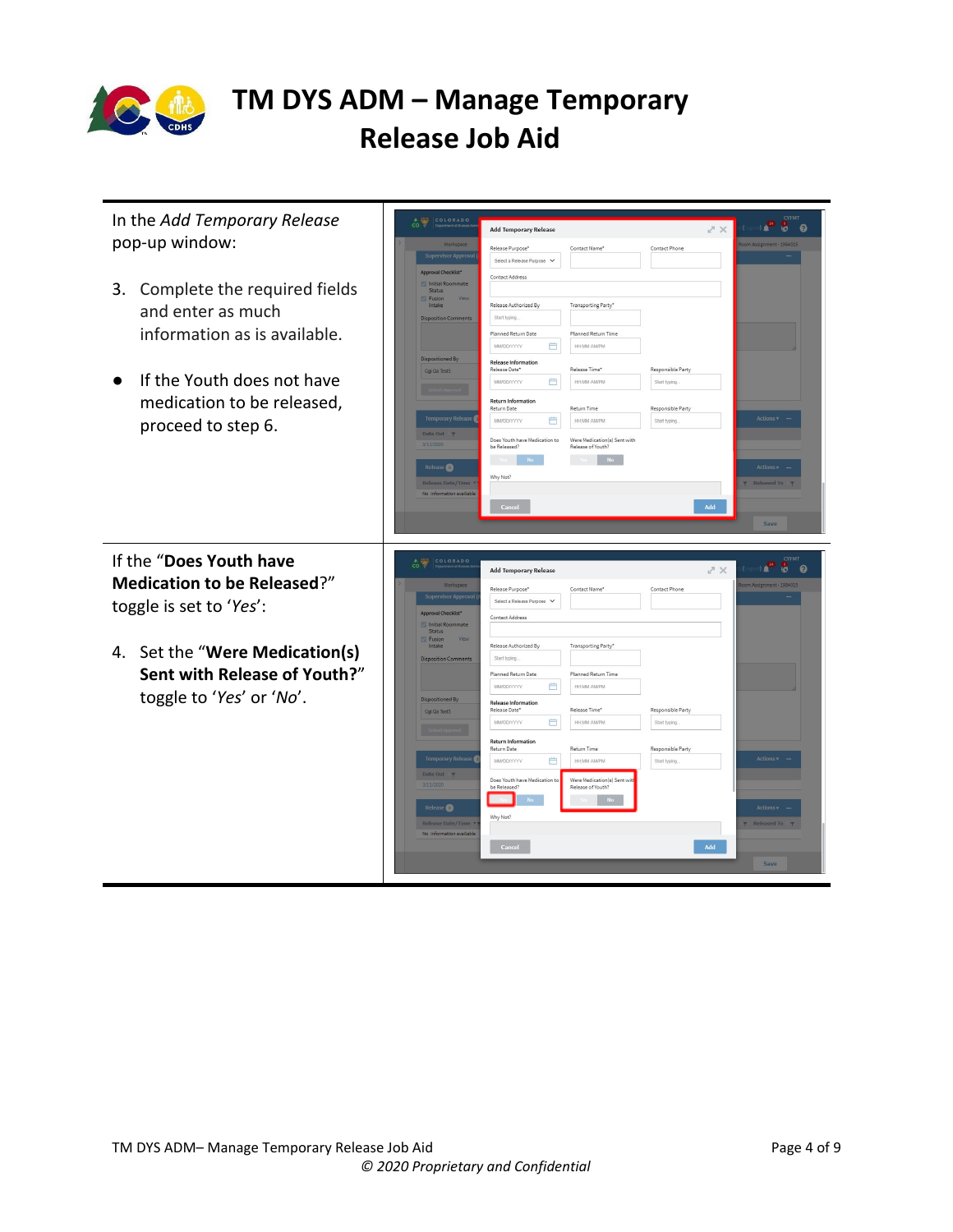

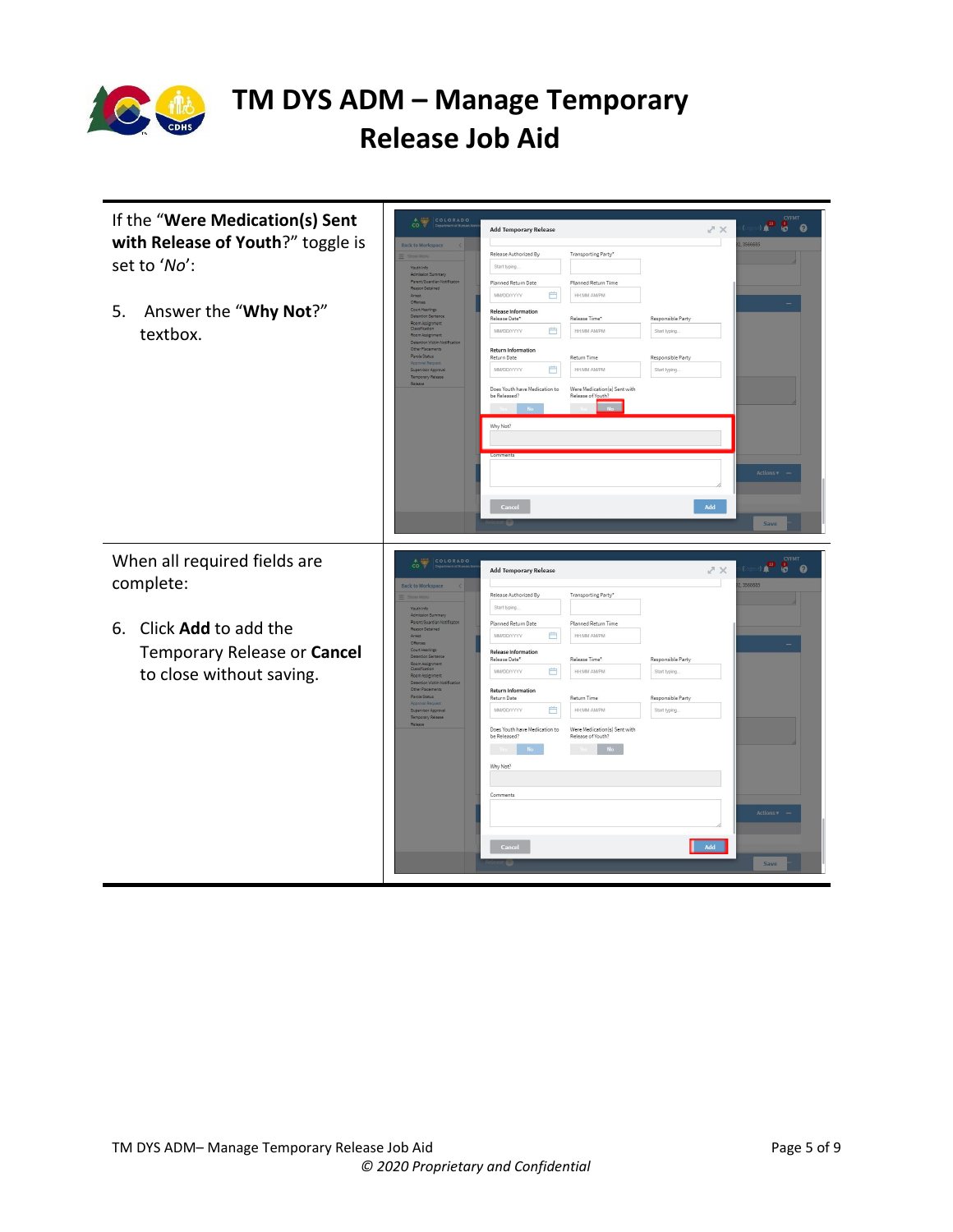

This adds the Temporary Release and returns you to the *Temporary Release* section.

|                                        |                                                              | Workspace - Home        |                            |                                                                                                                   | $\times$ |                                |    | Admission 752107, 3566557                                           |       |                                |  |
|----------------------------------------|--------------------------------------------------------------|-------------------------|----------------------------|-------------------------------------------------------------------------------------------------------------------|----------|--------------------------------|----|---------------------------------------------------------------------|-------|--------------------------------|--|
| Offenses                               |                                                              |                         |                            |                                                                                                                   |          |                                |    |                                                                     |       | $Actions$ $\mathbf{v}$ $-$     |  |
| Offense Date $\mathbf{v}$ $\mathbf{y}$ |                                                              |                         |                            | Offense Origin $\forall$ Offense County $\forall$ Offense Type $\forall$ Offense $\forall$                        |          |                                |    | Added During $\blacktriangledown$ Court Case # $\blacktriangledown$ |       |                                |  |
| 3/5/2020                               | Municipal                                                    | Boulder                 |                            |                                                                                                                   |          |                                |    | Admission                                                           |       |                                |  |
| 3/5/2020                               | State/county                                                 | Broomfield              |                            | Governmental<br><b>Operations</b>                                                                                 |          | Bribery Misdemeanor Conspiracy |    | Admission                                                           |       |                                |  |
| <b>Court Hearings</b>                  |                                                              |                         |                            |                                                                                                                   |          |                                |    |                                                                     |       | $\text{Actions } \mathbf{v}$ - |  |
| <b>Hearing Date</b>                    | Time.                                                        | <b>Hearing Type</b>     |                            | County                                                                                                            |          | Court Name                     |    | Court Case #                                                        |       |                                |  |
| 3/12/2020                              | 4:30 PM                                                      | Advisement              |                            |                                                                                                                   |          | asdfeh                         |    | 3456789                                                             |       |                                |  |
| <b>Actual Start Date</b><br>3/20/2020  | <b>Actual End Date</b><br>3/20/2020                          |                         | <b>Interval Start Date</b> | <b>Interval End Date</b>                                                                                          |          | Sentence Type<br>Handgun       |    | Court Name<br>sdfgh                                                 | 34567 | Court Case Number              |  |
| 3/20/2020                              | 3/20/2020                                                    |                         |                            |                                                                                                                   |          | Handqun                        |    | sdfgh                                                               | 34567 |                                |  |
| <b>Room Assignment Classification</b>  |                                                              |                         |                            |                                                                                                                   |          |                                |    |                                                                     |       | <b>Actions v</b>               |  |
| Admission Date T                       |                                                              |                         |                            | Facility \ Start Date \ F End Date \ Y Vul to Vic \ F Sexually Agg \ Y Violently Agg \ T NDR/Double Room \ Overri |          |                                |    |                                                                     |       |                                |  |
| 1/30/2020                              | Platte Valley 3/4/2020<br>Youth<br><b>Services</b><br>Center |                         |                            |                                                                                                                   |          |                                |    |                                                                     |       |                                |  |
|                                        |                                                              | Platte Valley 1/31/2020 | 3/4/2020                   | Yes                                                                                                               | No       |                                | No | <b>NDR</b>                                                          |       |                                |  |
| 1/30/2020                              | Youth<br>Services                                            |                         |                            |                                                                                                                   |          |                                |    |                                                                     |       | Save                           |  |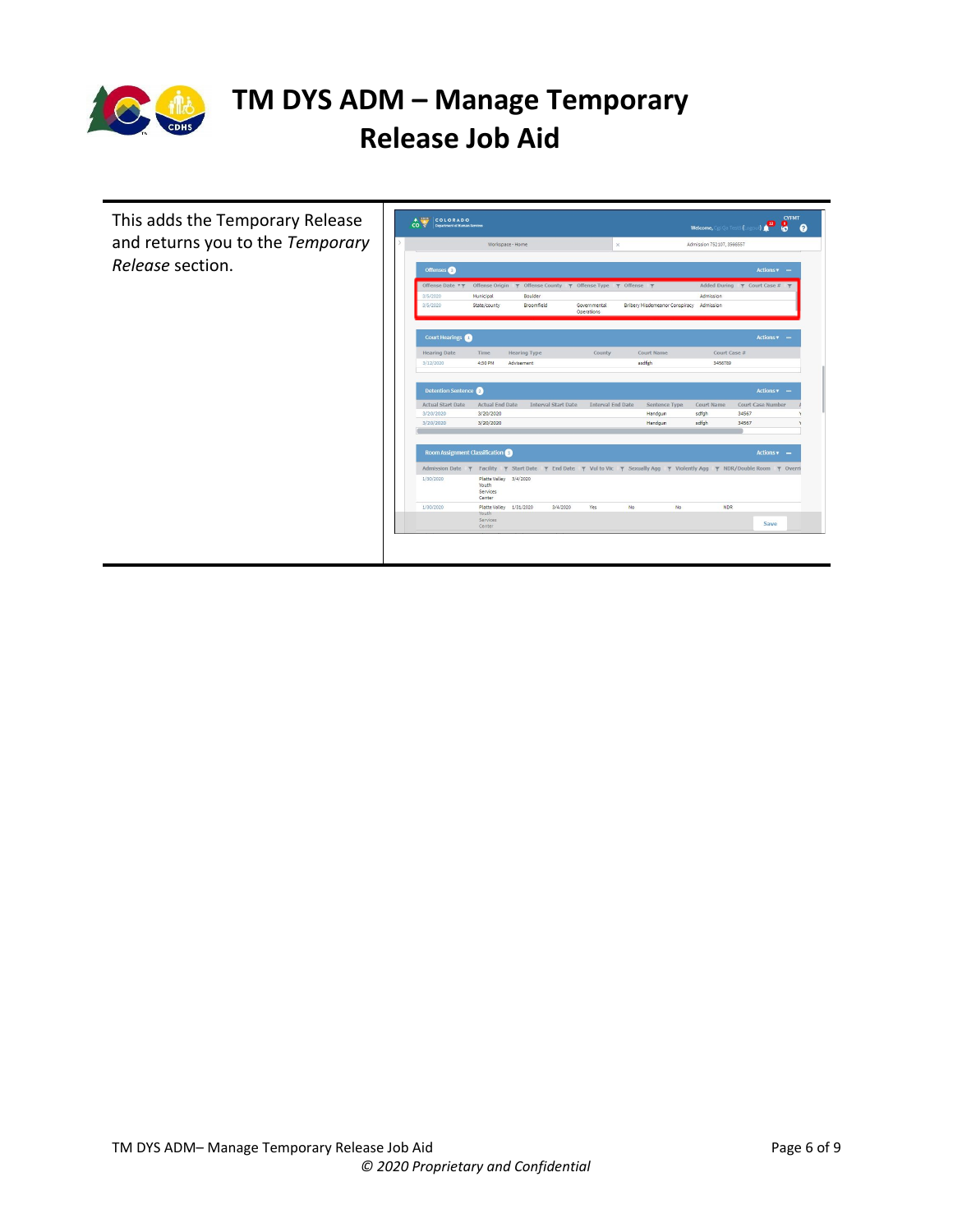

### <span id="page-6-0"></span>*Edit a Temporary Release*

| Steps/Output                                            | Screenshot                                                                                                                                                                                                                                                                                                                         |  |  |  |  |
|---------------------------------------------------------|------------------------------------------------------------------------------------------------------------------------------------------------------------------------------------------------------------------------------------------------------------------------------------------------------------------------------------|--|--|--|--|
| In the Temporary Release section:                       | <b>CYFMT</b><br>不安<br>COLORADO<br>8<br>$\overline{co}$<br>Department of Human Services<br>$\boldsymbol{\Omega}$<br>Welcome, Cgi Qa Test5 (Lo                                                                                                                                                                                       |  |  |  |  |
| Click the date link in the Date<br>1.<br>Out column.    | Admission 752182, 3249494<br>Admission 752192, 3566685<br>Workspace<br>Room Assignment - 1984015<br>$\infty$<br><b>Supervisor Approval (Admission)</b><br>Approval Checklist*<br>Disposition'<br>Initial Roommate<br>View<br>Approved<br><b>Status</b><br>Denied<br>View<br><b>Fusion</b><br>Intake<br><b>Disposition Comments</b> |  |  |  |  |
| This opens the Edit Temporary<br>Release pop-up window. | <b>Date Dispositioned</b><br>Dispositioned By<br>3/9/2020<br>Cgi Qa Test5<br>ubmit Appro                                                                                                                                                                                                                                           |  |  |  |  |
|                                                         | <b>Temporary Release</b><br>Actions v –<br>Date Out <b>TT</b><br>Date In <b>T</b><br>Review Purpose<br>3/11/2020<br>3/12/2020<br>Funeral                                                                                                                                                                                           |  |  |  |  |
|                                                         | Release <sup>O</sup><br>Actions v<br>Release Date/Time <b>TT</b><br>Release Reason $\gamma$ Release Authorization $\gamma$ Release Authorized By $\gamma$ Release Placement $\gamma$ Released To<br>No information available                                                                                                       |  |  |  |  |
|                                                         | Save                                                                                                                                                                                                                                                                                                                               |  |  |  |  |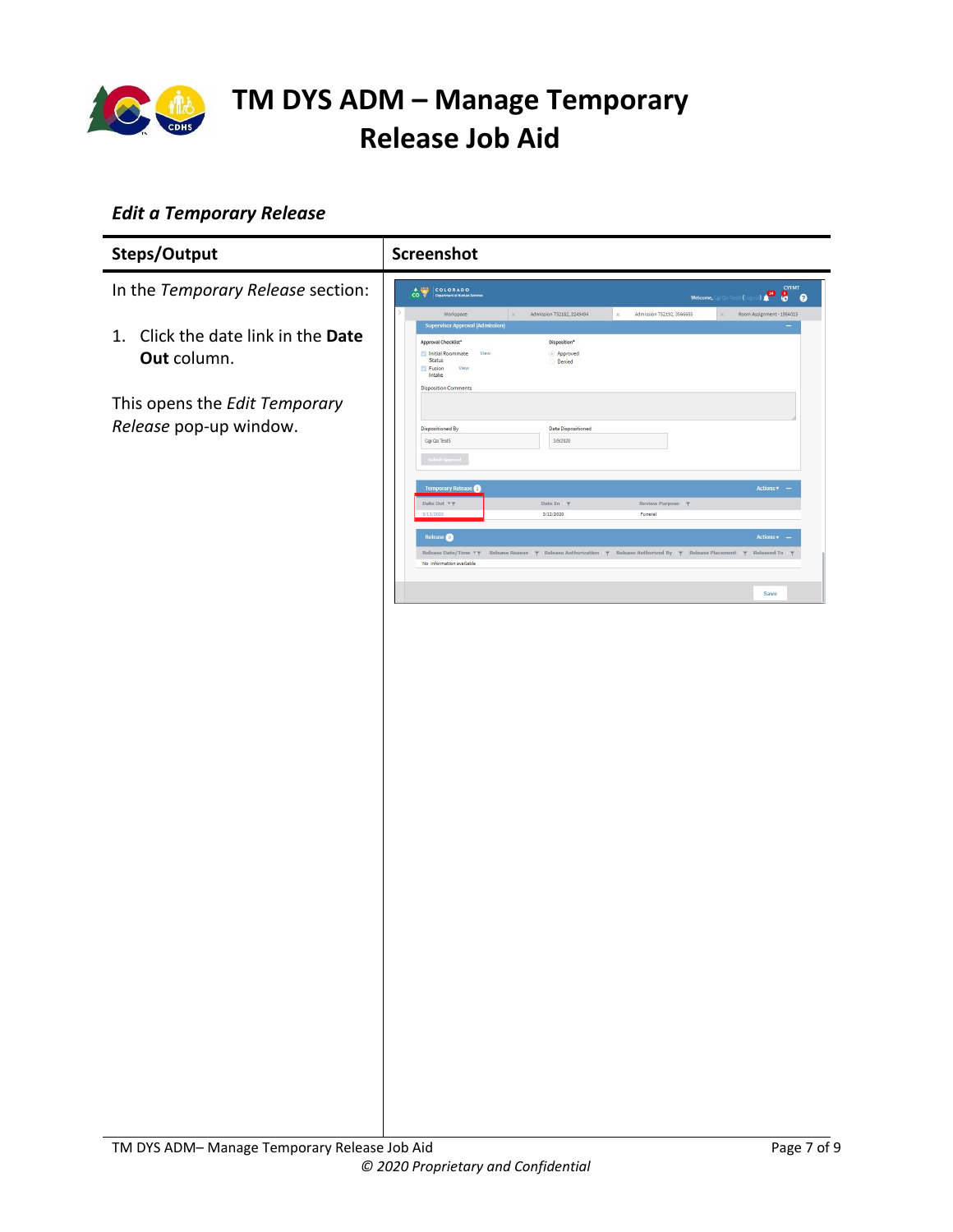

| In the Edit Temporary Release<br>pop-up window:                                                                                 | COLORADO<br>$\frac{1}{100}$<br>Workspace                                                                                                                                                                                                         | <b>Edit Temporary Release</b><br>Release Purpose*<br>Contact Name*                                                                                                                                                                                                                                                                                                                                                                                                                                      | CYFMT<br><b>DATE</b><br><b>80</b><br>$\times$ $\sim$<br>om Assignment - 1984015<br>Contact Phone                                         |
|---------------------------------------------------------------------------------------------------------------------------------|--------------------------------------------------------------------------------------------------------------------------------------------------------------------------------------------------------------------------------------------------|---------------------------------------------------------------------------------------------------------------------------------------------------------------------------------------------------------------------------------------------------------------------------------------------------------------------------------------------------------------------------------------------------------------------------------------------------------------------------------------------------------|------------------------------------------------------------------------------------------------------------------------------------------|
|                                                                                                                                 | <b>Supervisor Approval</b><br>Approval Checklist*<br>Initial Roommate                                                                                                                                                                            | $\check{~}$<br>Funeral<br>kjhg<br>Contact Address                                                                                                                                                                                                                                                                                                                                                                                                                                                       |                                                                                                                                          |
| 2. Use the drop-down arrows<br>and text fields to update the<br>required fields and add<br>additional information as<br>needed. | Status<br>Fusion<br>Intake<br><b>Disposition Comments</b><br><b>Dispositioned By</b><br>Cgi Qa Test5<br><b>Temporary Release</b><br>Date Out $\psi$<br>3/11/2020<br>Release <sup>O</sup><br><b>Release Date/Time</b><br>No information available | Release Authorized By<br>Transporting Party*<br>Start typing.<br>kjhgf<br>Planned Return Time<br>Planned Return Date<br>曲<br><b>MMDD/YYYY</b><br><b>HR:MM AMPM</b><br><b>Release Information</b><br>Release Time'<br>Release Date*<br>曲<br>1:45 PM<br>3/11/2020<br><b>Return Information</b><br>Return Time*<br>Return Date*<br>曲<br>1:45 PM<br>3/12/2020<br>Were Medication(s) Sent with<br>Does Youth have Medication to<br>Release of Youth?<br>be Released?<br>N <sub>o</sub><br>Why Not?<br>Cancel | Responsible Party<br>Start typing.<br>Responsible Party<br>Actions v<br>Start typing.<br>Actions +<br><b>Released To</b><br>Save<br>Save |
| When changes are complete:                                                                                                      |                                                                                                                                                                                                                                                  |                                                                                                                                                                                                                                                                                                                                                                                                                                                                                                         |                                                                                                                                          |
|                                                                                                                                 | COLORADO<br>$\hat{c}$                                                                                                                                                                                                                            | <b>Edit Temporary Release</b>                                                                                                                                                                                                                                                                                                                                                                                                                                                                           | <b>CYFMT</b><br>. <mark>. .</mark> .<br>スペ                                                                                               |
| 3. Click Save to save the changes<br>or Cancel to close without                                                                 | Workspace<br><b>Supervisor Approv</b><br>Approval Checklist*<br>Initial Roommate<br>Status                                                                                                                                                       | Release Purpose*<br>Contact Name*<br>Funeral<br>$\check{~}$<br>kjhg<br>Contact Address                                                                                                                                                                                                                                                                                                                                                                                                                  | om Assignment - 1984015<br>Contact Phone                                                                                                 |
| saving.                                                                                                                         | Fusion<br>Intake<br><b>Disposition Comments</b><br>Dispositioned By<br>Cgi Qa Test5                                                                                                                                                              | Release Authorized By<br>Transporting Party*<br>Start typing.<br>kjhgf<br>Planned Return Date<br>Planned Return Time<br>曲<br>MMDD/YYYY<br><b>HH:MM AMPM</b><br><b>Release Information</b><br>Release Date*<br>Release Time"<br>曲<br>1:45 PM<br>3/11/2020<br><b>Return Information</b>                                                                                                                                                                                                                   | Responsible Party<br>Start typing.                                                                                                       |
|                                                                                                                                 | <b>Temporary Release</b><br>Date Out 7<br>3/11/2020<br>Release<br><b>Release Date/Time</b><br>No information available                                                                                                                           | Return Time'<br>Return Date*<br>曲<br>3/12/2020<br>1:45 PM<br>Does Youth have Medication to<br>Were Medication(s) Sent with<br>be Released?<br>Release of Youth?<br>N <sub>O</sub><br>No.<br>Why Not?<br>Cancel                                                                                                                                                                                                                                                                                          | Responsible Party<br>Actions v -<br>Start typing.<br>Actions v<br><b>T</b> Released To<br>Save<br>Save                                   |